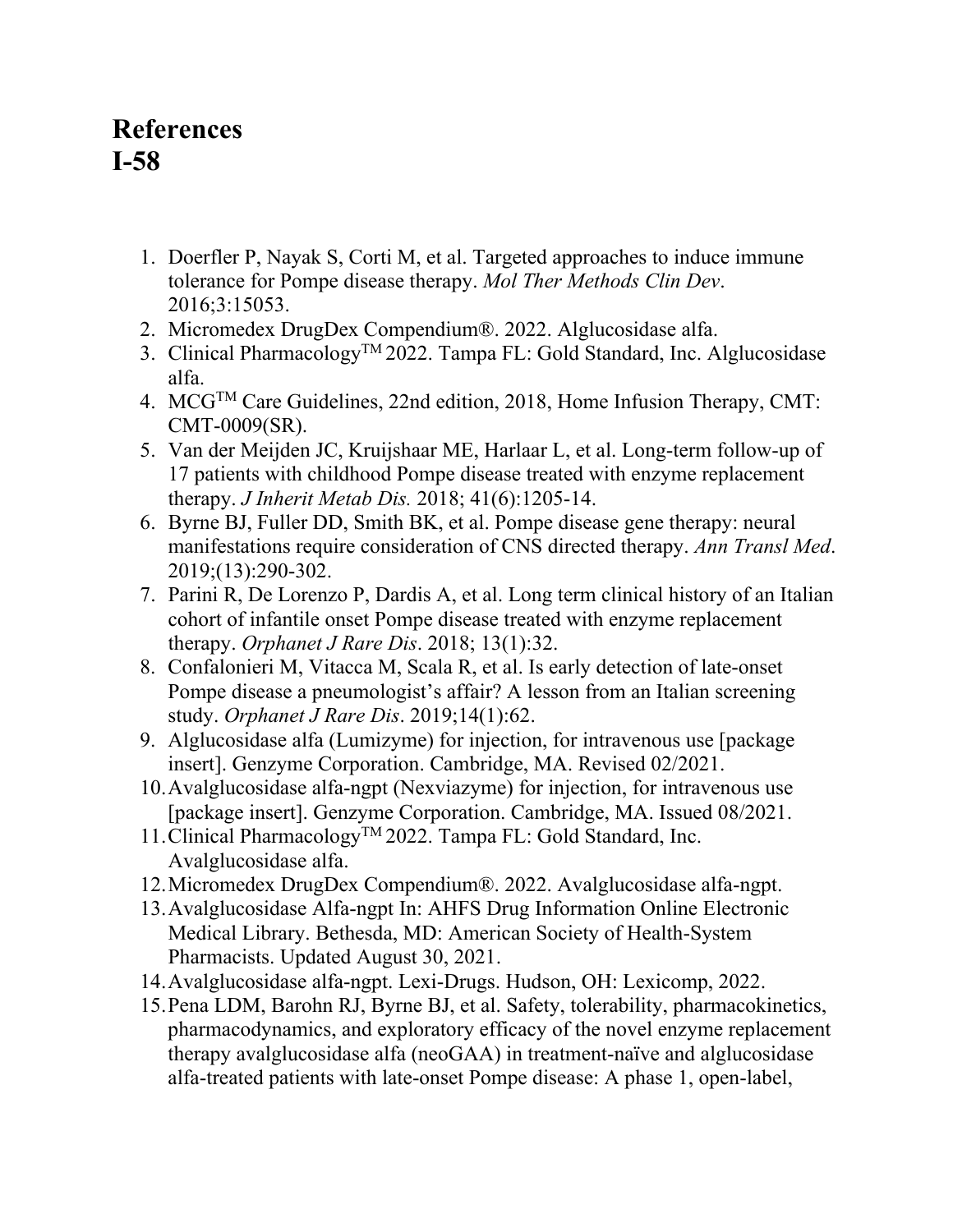multicenter, multinational, ascending dose study. *Neuromuscul Disord*. 2019;29(3):167-186.

- 16.Algucosidase In: AHFS Drug Information Online Electronic Medical Library. Bethesda, MD: American Society of Health-System Pharmacists. Updated April 6, 2016.
- 17.Cao JD, Wiedemann A, Quinaux T, et al. 30 months follow-up of an early enzyme replacement therapy in a severe Morqurio A patient: About one case. *Mol Genet Metab Rep.* 2016;42-45.
- 18.Regier DS, Tanpaiboon P. Role of elosulfase alfa in mucopolysaccharidosis IVA. *Appl Clin Genet.* 2016;9:67–74.
- 19.Finnigan N, Roberts J, Mercer J, et al. Home infusion with elosulfase alpha (Vimizim) in a UK pediatric setting. *Mol Genet Metab Rep*. 2017;15–18.
- 20.Polinski JM, Kowal MK, Gagnon M, et al. Home infusion: safe clinically effective, patient preferred, and cost saving. 2016.
- 21.ASHP Guidelines on Home Infusion Pharmacy Services, 2013.
- $22.$  MCG<sup>TM</sup> Care Guidelines, 22nd edition, 2018, Home Infusion Therapy, CMT: CMT-0009(SR).
- 23.Micromedex DrugDex Compendium®. 2022. Elosulfase Alfa.
- 24.Clinical PharmacologyTM 2022. Tampa FL: Gold Standard, Inc. Elosulfase alfa.
- 25. Elosulfase alfa (Vimizim<sup>TM</sup>) for intravenous administration [package insert]. BioMarin Pharmaceuticals Inc. Novato, CA. Revised 12/2019.
- 26.Hendriksz CJ, Berger KI, Giugliani R, et al. International guidelines for the treatment of Morqurio A syndrome. *Am J Med Genet A.* 2015;167(1):11–25.
- 27.Akyol MU, Alden TD, Amartino H, et al. Recommendations for the management of MPS IVA: Systematic evidence- and consensus-based guidance. *Orphanet J Rare Dis.* 2019;14(137).
- 28.Hendriksz CJ, Parini R, Al Sayed MD, et al. Long-term endurance and safety of elosulfase alfa enzyme replacement therapy in patients with Morquio A syndrome. *Mol Genet Metab*. 2016;119(1-2):131-43.
- 29.Harmatz PR, Mengel KE, Giugliani R et al. Longitudinal analysis of endurance and respiratory function from a natural history study of Morquio A syndrome. *Mol Genet Metab Rep*. 2015;114(2):186-94.
- 30.Ficicioglu C, Matalon DR, Luongo N, et al. Diagnostic journey and impact of enzyme replacement therapy for mucopolysaccharidosis IVA: a sibling control study*. Orphanet J Rare Dis*. 2020;15(1):336-46.
- 31.Barak S, Anikster Y, Sarouk I, Stern E, et al. Long-Term Outcomes of Early Enzyme Replacement Therapy for Mucopolysaccharidosis IV: Clinical Case Studies of Two Siblings. 2020;10(2):108-19
- 32.Elosulfase alfa. Lexi-Drugs. Hudson, OH: Lexicomp, 2021.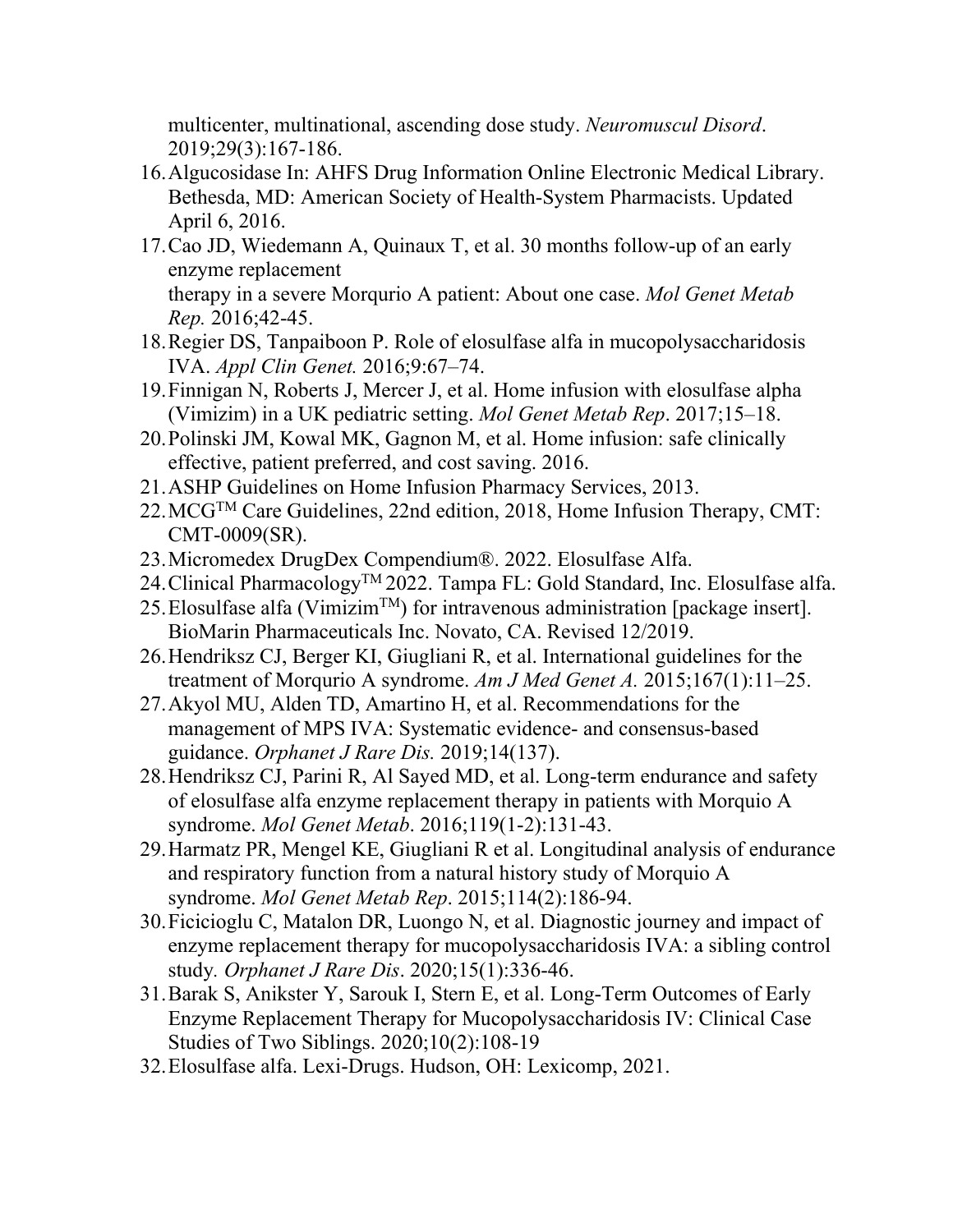- 33.Elosulfase alfa In: AHFS Drug Information Online Electronic Medical Library. Bethesda, MD: American Society of Health-System Pharmacists. Updated June 2, 2016
- 34.Erazo-Narváez AF, Muñoz-Vidal JM, Rodríguez-Vélez GH, Acosta-Aragón MA. Clinical outcomes in elderly patients with Morquio a syndrome receiving enzyme replacement therapy - experience in a Colombian center. *Mol Genet Metab Rep*. 2020 2;25:1-8.
- 35.Naglazyme® (galsulfase), injection, for intravenous use [package insert]. BioMarin Pharmaceutical Inc. Novato, CA. Revised 12/2019.
- 36.Furujo M, Kosuga M, Okuyama T. Enzyme replacement therapy attenuates disease progression in two Japanese siblings with mucopolysaccharidosis type VI: 10-Year follow up. *Mol Genet Metab.* 2017;13:69-75.
- 37. Clinical Pharmacology<sup>TM</sup> 2022. Tampa FL: Gold Standard, Inc. Galsulfase.
- 38.American Society of Health-System Pharmacists. ASHP guidelines on home infusion pharmacy services. *Am J Health-Syst Pharm*. 2014;71:325–41.
- 39.MCG™ Care Guidelines, 22nd edition, 2018, Home Infusion Therapy, CMT: CMT-0009(SR).
- 40.Polinski JM, Kowal MK, Gagnon M, et al. Home infusion: safe clinically effective, patient preferred, and cost saving. *Healthc(Amst)*. 2017;5(1-2):68-80.
- 41.American Society of Health-System Pharmacists. ASHP guidelines on evaluating and using home or alternate-site infusion service providers. *Am J Health-Syst Pharm*. 2016;73:922–6.
- 42.Quartel A, Harmatz PR, Lampe C, et al. Long-term galsulfase treatment associated with improved survival of patients with mucopolysaccharidosis VI (Maroteaux-Lamy Syndrome) 15-year follow-up from the survey study. *J Inborn Errors Metab Screen.* 2018;6:1-6.
- 43.Akyol MU, Alden TD, Amartino H, et al. Recommendations for the management of MPS VI: systematic evidence-and consensus-based guidance. *Orphanet J Rare Dis.* 2019;14(1):118.
- 44.Garcia P, Phillips D, Johnson J, et al. Long-term outcomes of patients with mucopolysaccharidosis VI treated with galsulfase enzyme replacement therapy since infancy. *Mol Genet Metab*. 2021;133(1):100-108.
- 45.Micromedex DrugDex Compendium®. 2022. Galsulfase.
- 46.Galsulfase In: AHFS Drug Information Online Electronic Medical Library. Bethesda, MD: American Society of Health-System Pharmacists. Updated January 1, 2006.
- 47.Eleprase® (Idursulfase) injection, for intravenous use [package insert]. Takeda Pharmaceuticals U.S.A., Inc. Lexington, MA. Revised 9/2021.
- 48.Pano A, Barbier A, Bielefeld B, et al. Immunogenicity of idursulfase and clinical outcomes in very young patients (16 months to 7.5 years) with mucopolysaccharidosis II (Hunter syndrome). *Orphanet J Rare Dis*. 2015;10: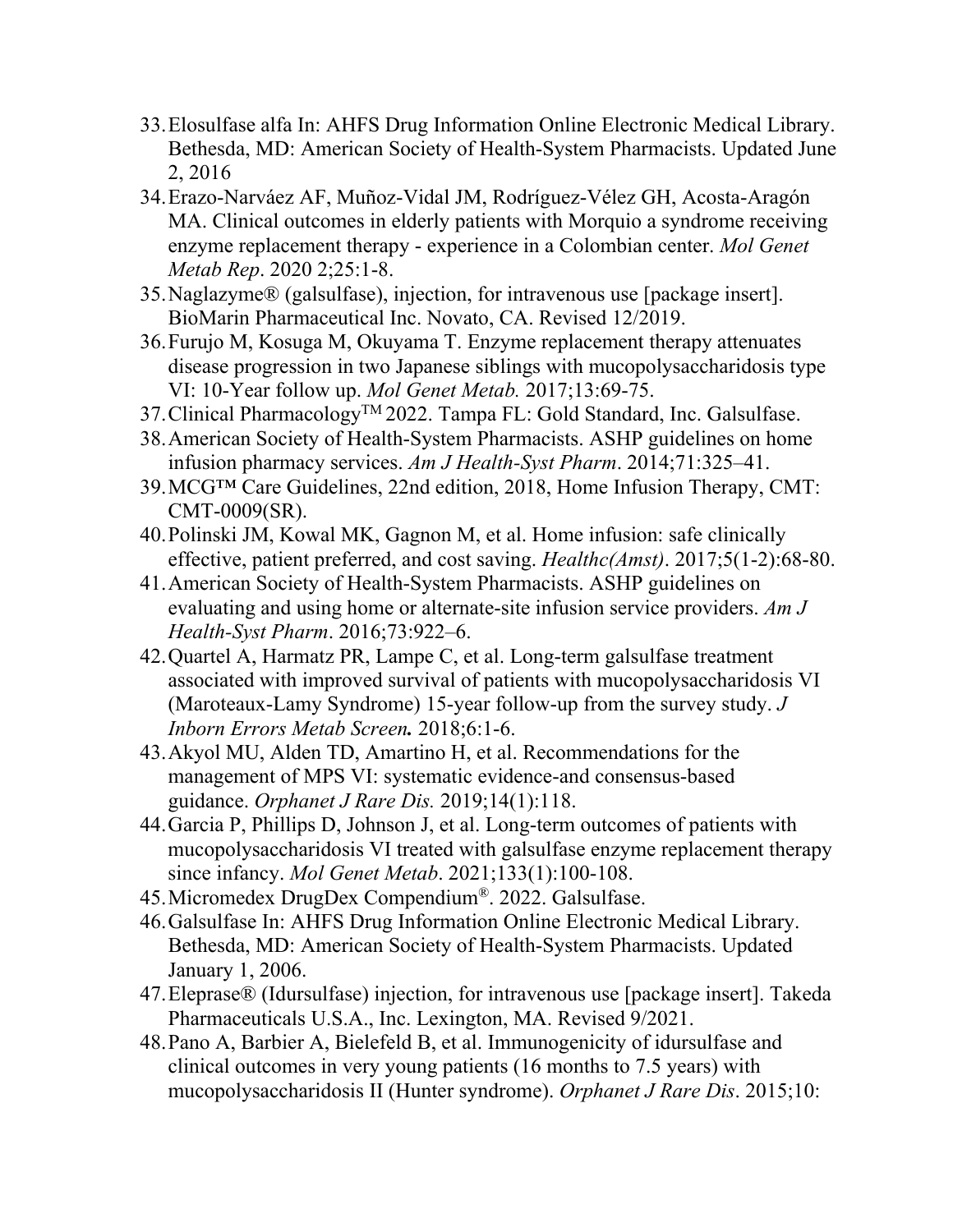- 49.Muenzer J, Hendriksz C, Fan Z, et al. A phase I/II study of intrathecal idursulfase-IT in children with severe mucopolysaccharidosis II. *Genet in Medicine*. 2015;36.
- 50.Sestito S, Ceravolo F, Grisolia M, et al. Profile of idursulfase for the treatment of Hunter syndrome. *Res Rep Endocr Disord*. 2015;5:79-90.
- 51.Guffon N, Heron B, Chabrol B, et al. Diagnosis, quality of life, and treatment of patients with Hunter syndrome in the French healthcare system: A retrospective observational study. *Orphanet J Rare Dis*. 2015;10:43.
- 52.Polinski JM, Kowal MK, Gagnon M, et al. Home infusion: safe clinically effective, patient preferred, and cost saving. *Healthcare*. 2016.
- 53.ASHP Guidelines on Home Infusion Pharmacy Services, 2013. MCGTM Care Guidelines, 22nd edition, 2018, Home Infusion Therapy, CMT: CMT-0009(SR).
- 54.Micromedex DrugDex Compendium®. 2022. Idursulfase.
- 55.Idursulfase In: AHFS Drug Information Online Electronic Medical Library. Bethesda, MD: American Society of Health-System Pharmacists. Updated September 1, 2010.
- 56. Clinical Pharmacology<sup>™</sup> 2022. Tampa FL: Gold Standard, Inc. Idursulfase.
- 57.Muenzer J, Jones SA, Tylki-Szymańska A, et al. Ten years of the Hunter Outcome Survey (HOS): insights, achievements, and lessons learned from a global patient registry. *Orphanet J Rare Dis*. 2017. 12(1):82.
- 58.Bradley L. A., Haddow H. R., & Palomaki G. E. Treatment of mucopolysaccharidosis type II (Hunter syndrome): results from a systematic evidence review. *Genet Medicine.* 19(11), 1187-1201.
- 59.Erwin AL. The role of sebelipase alfa in the treatment of lysosomal acid lipase deficiency. *Ther Adv Gastroenterol*. 2017;553-562.
- 60.Micromedex DrugDex Compendium®. 2022. Sebelipase alfa.
- 61. Clinical Pharmacology<sup>TM</sup> 2022. Tampa FL: Gold Standard, Inc. Sebelipase alfa.
- 62.Kanuma (sebelipase alfa) Intravenous Infusion [package insert]. Alexion Pharmaceuticals Inc. New Haven,CT. Revised 12/2015.
- 63.Jones SA, Rojas-Caro S, Quinn AG, Friedman M, Marulkar S, Ezgu F, et al. Survival in infants treated with sebelipase alfa for lysosomal acid lipase deficiency: an open-label, multicenter, dose-escalation study. *Orphanet J Rare Dis.* 2017; 12(25):1-12.
- 64.MCG™ Care Guidelines, 22nd edition, 2018, Home Infusion Therapy, CMT: CMT-0009(SR).
- 65.Jones SA, Valayannopoulos V, Schneider E, et al. Rapid progression and mortality of lysosomal acid lipase deficiency presenting in infants. *Genet Med.* 2016 18(5), 452-458.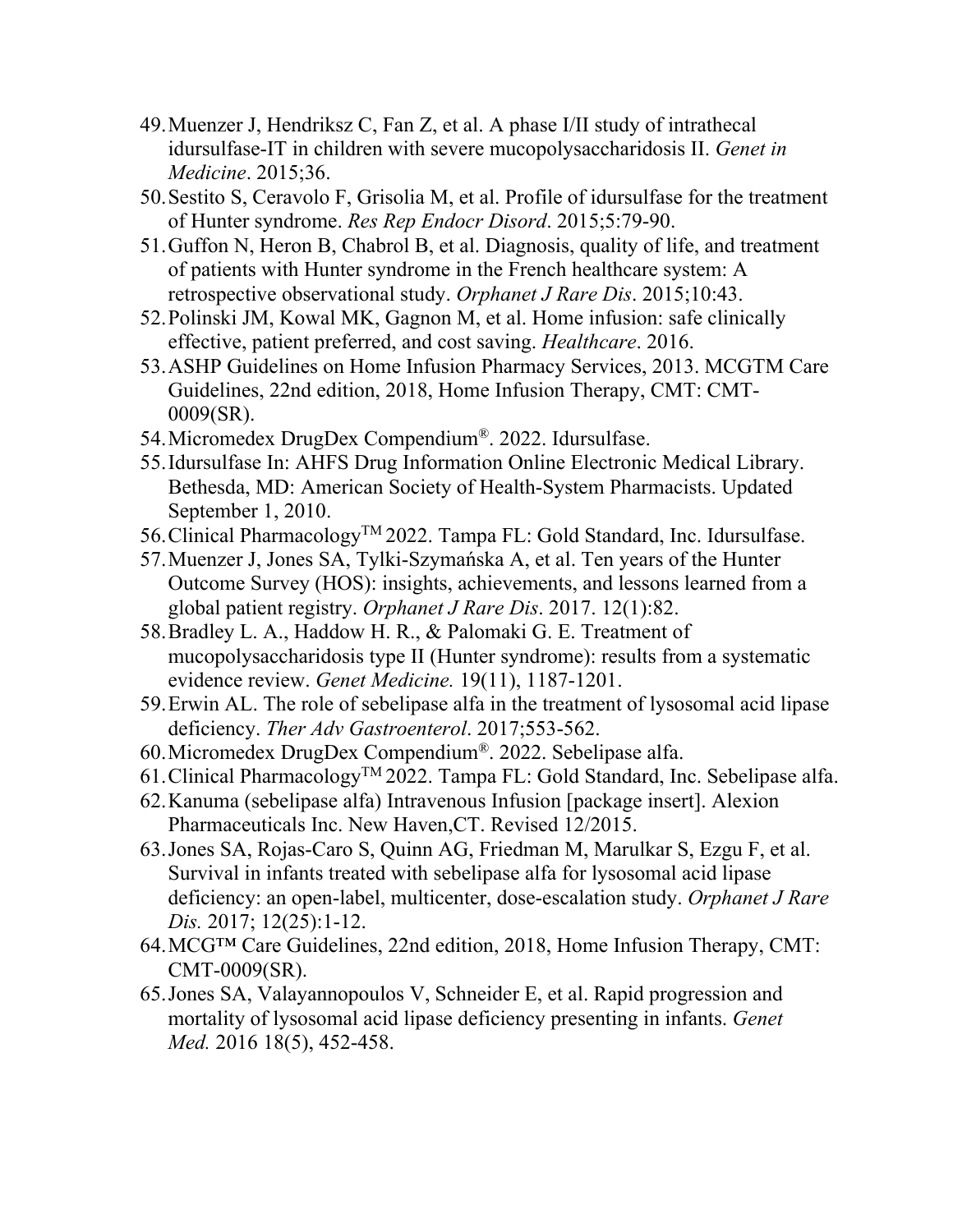- 66.Patterson C, So S, DeAngelis M, Ghent E, Southmayd D, and Carpenter C. Physical activity experiences in children post–liver transplant: Developing a foundation for rehabilitation interventions. *Pediatr Transplant.* 22(4), e13179.
- 67.Sebelipase Alfa In: AHFS Drug Information Online Electronic Medical Library. Bethesda, MD: American Society of Health-System Pharmacists. Updated March 22, 2017.
- 68.Sebelipase Alfa. Lexi-Drugs. Hudson, OH: Lexicomp, 2021.
- 69.Potter JE, Petts G, Ghosh A. *et al.*Enzyme replacement therapy and hematopoietic stem cell transplant: a new paradigm of treatment in Wolman disease. *Orphanet J Rare Dis.* 2021;16(235): 1-14.
- 70.Vijay S, Brassier A, Ghosh A. *et al.*Long-term survival with sebelipase alfa enzyme replacement therapy in infants with rapidly progressive lysosomal acid lipase deficiency: final results from 2 open-label studies. *Orphanet J Rare Dis.* 2021;16(13): 1-16.
- 71.Clinical PharmacologyTM 2022.Tampa FL: Gold Standard, Inc..Vestronidase alfa.
- 72. Mepsevii<sup>TM</sup> (vestronidase alfa-vjbk), for intravenous infusion [package insert]. Ultragenyx Pharmaceutical, Inc. Novato, CA. Revised 12/2020.
- 73.Montano A, Lock-Hock N, Steiner R, et al. Clinical course of sly syndrome (Mucopolysaccharidosis Type VII). *J Med Genet.* 2016;53(6):403-418.
- 74.Fox J, Volpe L, Bullaro J, et al. Treatment with investigational rhGUS enzyme replacement therapy in an advance stage MPS VII patient. *Mol Genet*

*Metab.* 2015;114(2):203-208.

- 75.Qi Y, McKeever K, Taylor J, et al. Pharmacokinetic and pharmacodynamic modeling to optimize the dose of vestronidase alfa, an enzyme replacement therapy for treatment of patients with mucopolysaccharidosis type VII: results from three trials. *Clin Pharmacokinet.* 2019;58(5):673-83.
- 76.Harmatz P, Whitley CB, Wang RY, et al. A novel bind start study design to investigate vestronidase alfa for mucopolysaccharidosis VII, an ultra-rare genetic disease. *Mol Genet Meta* 2018;123(4):488-94.
- 77.Morrison A, Oussoren E, Friedel T, et al. Pathway to diagnosis and burden of illness in mucopolysaccharidosis type VII—a European caregiver survey. *Orphanet J Rare Dis.* 2019;14 (1):254.
- 78.McCafferty EH, Scott LJ. Vestronidase alfa: a review in mucopolysaccharidosis VII. 2019;11;33(2):233-240.
- 79.Wang R, da Silva Franco JF, Lopez-Valdez J, et al. The long-term safety and efficacy of vestronidase alfa, rhGUS enzyme replacement therapy, in subjects with mucopolysaccharidosis VII. *Mol Genet Metab*. 2020;129(3):219-227.